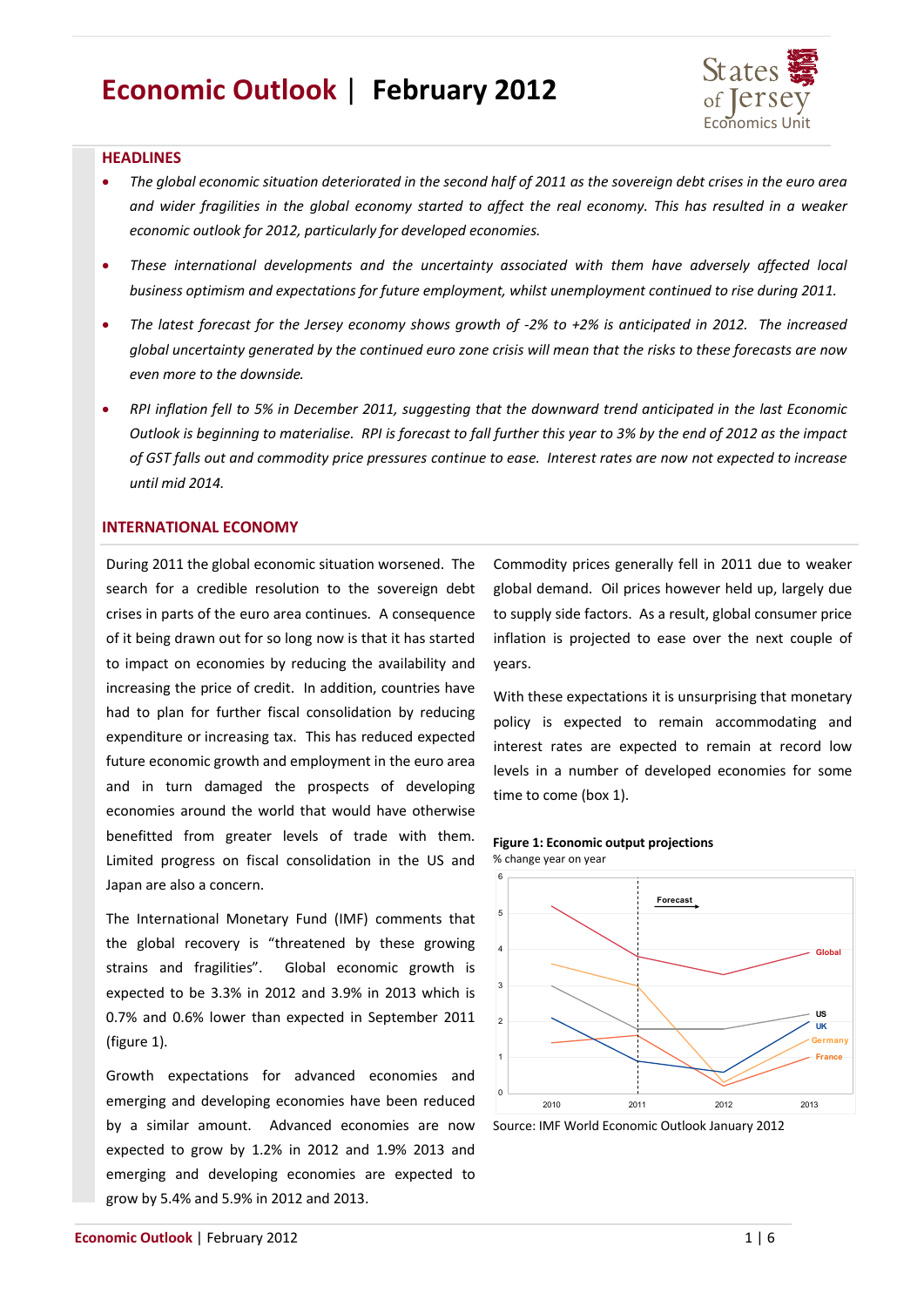#### **Box 1: Central bank behaviour and monetary policy developments**

*"Monetary policy" refers to the actions undertaken by a central bank, such as the US Federal Reserve or the Bank of England, to influence the availability and cost of money and credit to help promote price stability. This can be done by influencing the price at which money is lent – either directly through bank interest rates – or more recently indirectly by injecting money directly into the economy by buying assets and reducing longer-term borrowing costs (known as quantitative easing).* 

The Federal Open Market Committee (FOMC) of the Federal Reserve meets regularly during the year to review economic and financial conditions, determine the appropriate stance of monetary policy, and assess the risks to its long-run goals of price stability and sustainable economic growth. A recent development is that the FOMC now publishes the future path of policy that each Committee member believes most likely to deliver outcomes for economic activity and inflation that best satisfy their interpretation of the Federal Reserve's economic objectives.

The FOMC met on the  $24^{\text{th}}$  - 25th January 2012 and recently published its minutes. In figure 2, the dots represent individual members' projections of the appropriate federal funds rate target at the end of each year and in the longer run.

Given their view of the economic outlook for the US, the majority judgement appears to be that an increase in the interest rate is not likely until 2014.

In addition, the expected size of the increase of between 1% and 2.5% by the end of 2014 falls short of their

longer term expectations for the federal rate of about 4%. Together this means they expect a slow recovery with a drawn out return to full employment.

The Bank of England exists to ensure monetary stability (stable prices and low inflation) and to contribute to financial stability (detecting and reducing threats to the financial system). The Monetary Policy Committee (MPC) of the Bank of England plays a similar role to the FOMC.

It met on the  $9<sup>th</sup>$  February 2012 and voted to maintain the bank rate at 0.5% and increase the size of its asset purchase programme by £50 billion to a total of £325 billion. The decision was based on a judgement that the weak economic growth outlook and associated downward pressure from economic slack meant that in the absence of action it was more likely than not that inflation would undershoot the 2% target in the medium term.

This also means that an increase in the Bank of England interest rate is unlikely until 2014.





Source: Federal Reserve (http://www.federalreserve.gov/monetarypolicy/files/fomcprojtabl20120125.pdf)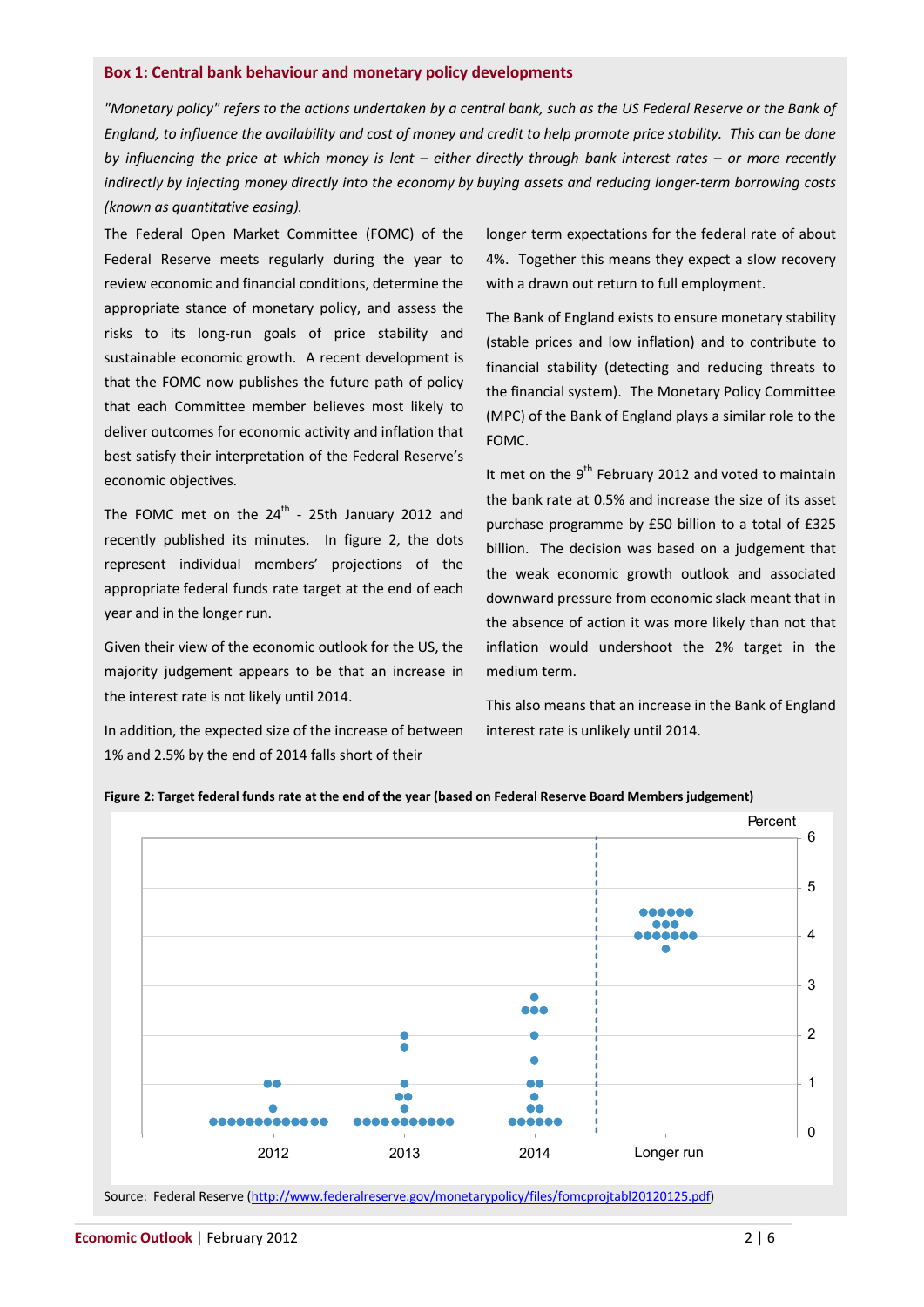# **LOCAL ECONOMY**

# **Economic activity - finance**

The ongoing financial market turmoil accompanying the sovereign debt crises in the Euro area has continued to affect financial services business optimism. If well founded, this would suggest a slower return to growth for the Island.

The expectation of when interest rates are expected to go up has been delayed. The US Federal Reserve Committee has recently revealed its interest rates may not increase until 2014 and the Bank of England increased quantitative easing in February (see box 1). Together these developments suggest that interest rate rises in the UK may not occur until 2014 at the earliest.

Figure 3 shows how the net interest income of Jersey banks has been affected by changes in interest rates and that only a minor improvement is expected in 2011 given the trends in interest rates. This will hold back any improvement in banking profitability although the situation may be eased slightly by a reduction in bad debt provision.

The Business Tendency Survey (BTS) provides qualitative information on ten indicators of business performance each quarter. In December 2011, business optimism continued to fall compared to the previous quarter and new business and profitability remain weak. Overall, the growth in business activity slowed consistently in 2011 (figure 4).

Finance firms still anticipate growth in future business activity, but less so than in previous surveys. Expectations about future employment trends have also weakened (see figure 11). We will know more about actual trends in employment at the end of March when the next labour market report is published.



**Figure 3: Net interest income of Jersey banks**

Note: 2011 is an annualised figure based on three quarters

Source: Jersey Financial Services Commission Banking Statistics and Bank of England Statistics

## **Figure 4: Financial services business tendency** % net balance of respondents reporting an increase



Source: Business Tendency Survey December 2011, Jersey Statistics Unit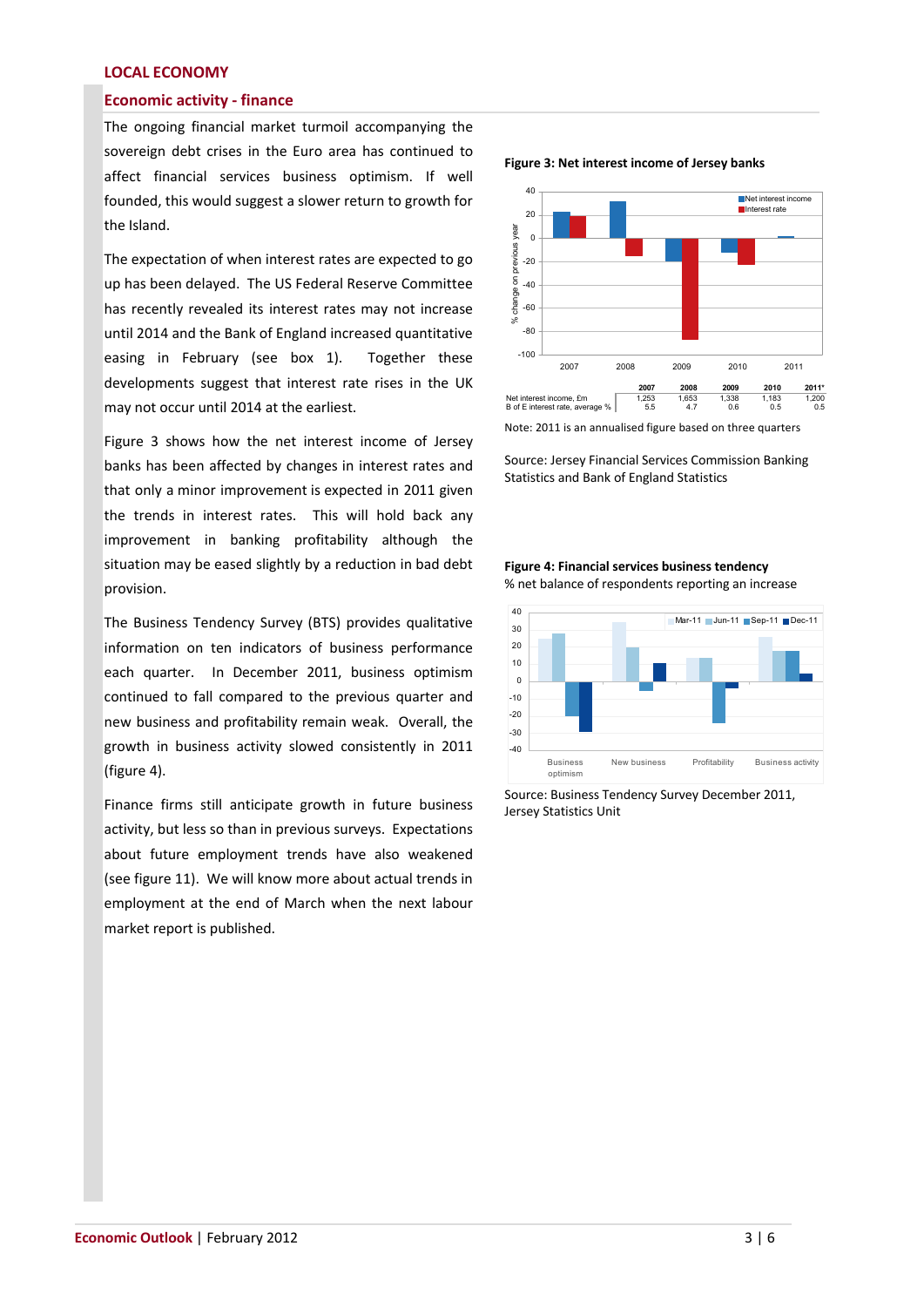# **Economic activity – non finance**

While some of the finance sector indicators became more negative in the last half of 2011, the non-finance sector has remained consistently negative across many of the business performance indicators for more than a year now and more so in the December survey (figure 5).

The Construction sector accounts for 10% of Jersey's total workforce and about 7% of total economic activity. The responses from these businesses were generally more negative in the last quarter of 2011 compared to earlier quarters. This would suggest that they no longer expect to see current levels of activity maintained with less future work on their books. The headline business activity indicator was the most negative seen since the first half 2011 and the new business, profitability and business optimism indicators were also significantly more negative. The business optimism and future employment indicators were the most negative levels seen to date.

The volume of Jersey retail sales fell by 5% in 2011 Q3 compared to the previous year (figure 7). This information tells us about conditions at the time, rather than what may happen in 2012 and is consistent with lower business confidence and other labour market developments at the time (see next section). Footfall on the high street is lower so far in 2012 than was the case for the same period last year.

The number of staying leisure visitors and business visitors to Jersey grew slightly (0.5%) in the first 11 months of 2011 compared to the same period in 2010. The number of staying leisure visitors from the UK fell, but this was made up by an increase in visitors from France and Germany. Another year of stability in visitor numbers in weak external markets is a positive sign after the annual declines in numbers seen up until 2008.

The Fiscal Policy Panel published an update to their annual report on 21 October 2011. They expected modest growth of 0 to 3% in 2011 but revised the central estimate down to -2% to 2% for 2012 and stressed that even then the risks were already more to the downside (figure 8). Unfortunately since October the euro zone crisis has continued without a successful resolution and longer term economic growth prospects have recently worsened as a consequence. This makes it more likely economic growth in Jersey will be in the lower part of the range for 2012.

**Figure 5: Non-financial services business tendency** % net balance of respondents reporting an increase



Source: Business Tendency Survey December 2011

**Figure 6: Construction business tendency** % net balance of respondents reporting an increase



Source: Business Tendency Survey December 2011

# **Figure 7: Retail sales performance**

Seasonally adjusted annual change in volume, %



Source: Retail Sales, Jersey Statistics Unit

**Figure 8: Latest growth forecasts** Annual change in GVA, %



Source: Fiscal Policy Panel Annual Report – October 2011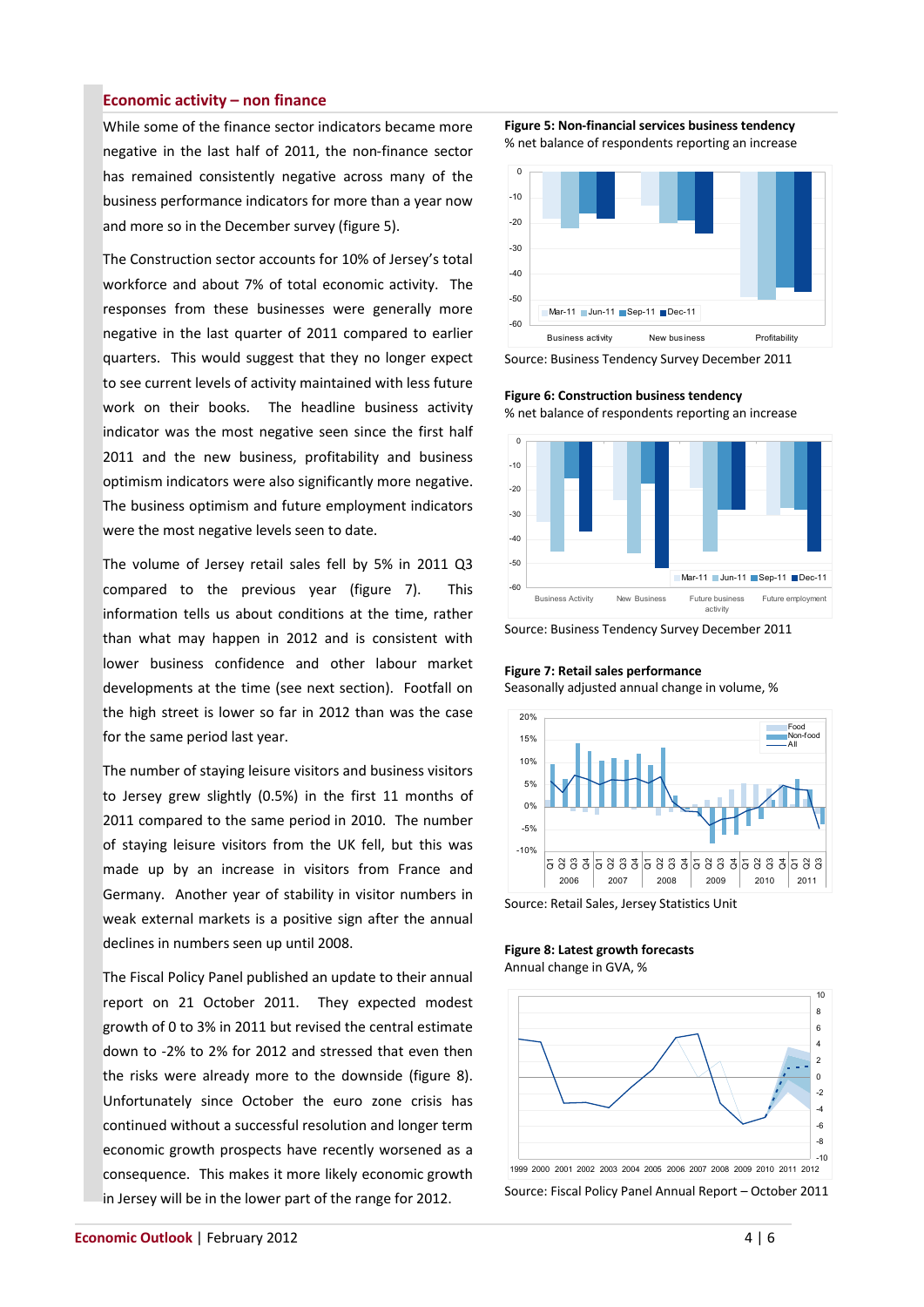# **Labour market**

Unemployment in Jersey continued to increase during 2011. The International Labour Organisation (ILO) measure – the internationally comparable measure of unemployment  $-$  is the best indicator because it includes those that are unemployed and looking for work but not registered as Actively Seeking Work (ASW).

In the summer of 2010 the ILO unemployment rate was estimated at 3% of all economically active adults or about 1,700 people. The 2011 Census (taken end of March 2011) recorded an unemployment rate of 4.7% or about 2,600 people. This level of unemployment is relatively high compared to that seen in recent years in Jersey, but it is below that of the UK for example, where the rate is 7.7%.

The number registered as ASW (seasonally adjusted) was about 1,570 in December 2011 – up 320 on the year before (figure 9). Of particular concern is that the number of long-term unemployed (registered for more than a year) increased from 150 people to 290 people during 2011. Long term unemployment, particularly amongst young people, has large negative social and economic costs and in turn can have damaging consequences for the economy's future productive potential.

Although careful interpretation is needed in comparing trends in ASW and ILO unemployment, the trends since March would suggest that the ILO has drifted higher than the 4.7% measure in the Census.

Overall, the Business Tendency Survey suggests that the labour market will remain weak in 2012 with businesses continuing to see lower employment, quarter-on-quarter and the expectation for the first quarter of 2012 is that more businesses will employ less people (figure 10). Sentiment is particularly negative in the non-financial services businesses which employ about 75% of those that work in the private sector in Jersey.

Financial services businesses reported lower employment in December 2011 and expectations about future employment have weakened further (figure 11).

#### **Figure 9: Changes in unemployment** Upper: ILO unemployment rate

Lower: Number registered as unemployed and ASW



Source: Jersey Statistics Unit

# **Figure 10: Firms report continuing reductions in employment**

All sectors, weighted net balance, percentage points



Source: Jersey Statistics Unit

#### **Figure 11: Financial services report a reduction in employment but are more positive about the future**

Finance sector, weighted net balance, percentage points



Source: Jersey Statistics Unit